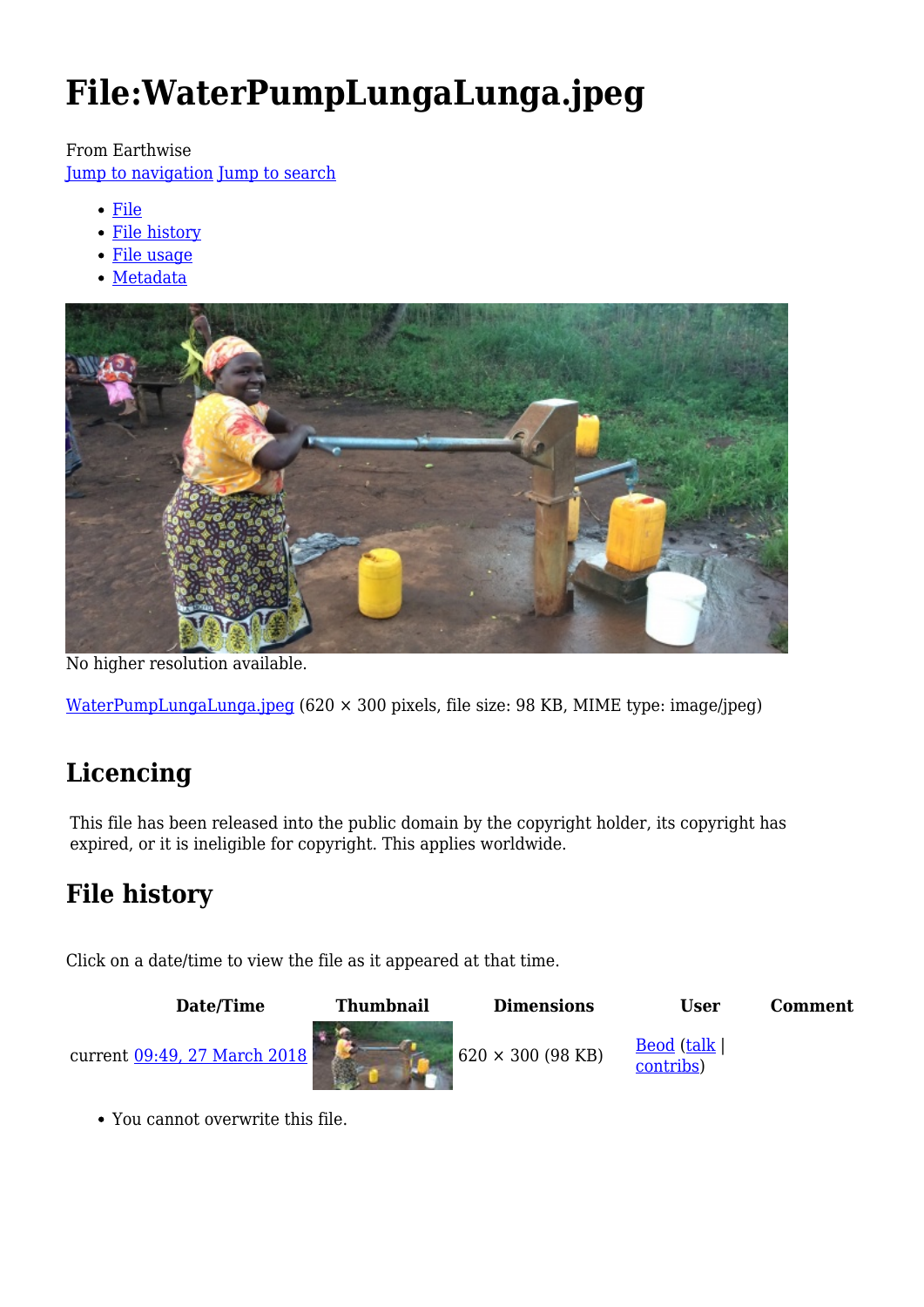# **File usage**

The following page links to this file:

[Case Study Water Point Payment Kenya](http://earthwise.bgs.ac.uk/index.php/Case_Study_Water_Point_Payment_Kenya)

# **Metadata**

This file contains additional information, probably added from the digital camera or scanner used to create or digitise it.

If the file has been modified from its original state, some details may not fully reflect the modified file.

**JPEG file comment** CREATOR: gd-jpeg v1.0 (using IJG JPEG v62), quality = 95

Retrieved from

'<http://earthwise.bgs.ac.uk/index.php?title=File:WaterPumpLungaLunga.jpeg&oldid=36098>' [Category](http://earthwise.bgs.ac.uk/index.php/Special:Categories):

[License tags](http://earthwise.bgs.ac.uk/index.php/Category:License_tags)

# **Navigation menu**

#### **Personal tools**

- Not logged in
- [Talk](http://earthwise.bgs.ac.uk/index.php/Special:MyTalk)
- [Contributions](http://earthwise.bgs.ac.uk/index.php/Special:MyContributions)
- [Log in](http://earthwise.bgs.ac.uk/index.php?title=Special:UserLogin&returnto=File%3AWaterPumpLungaLunga.jpeg&returntoquery=action%3Dmpdf)
- [Request account](http://earthwise.bgs.ac.uk/index.php/Special:RequestAccount)

#### **Namespaces**

- [File](http://earthwise.bgs.ac.uk/index.php/File:WaterPumpLungaLunga.jpeg)
- [Discussion](http://earthwise.bgs.ac.uk/index.php?title=File_talk:WaterPumpLungaLunga.jpeg&action=edit&redlink=1)

 $\Box$ 

#### **Variants**

#### **Views**

- [Read](http://earthwise.bgs.ac.uk/index.php/File:WaterPumpLungaLunga.jpeg)
- [Edit](http://earthwise.bgs.ac.uk/index.php?title=File:WaterPumpLungaLunga.jpeg&action=edit)
- [View history](http://earthwise.bgs.ac.uk/index.php?title=File:WaterPumpLungaLunga.jpeg&action=history)
- [PDF Export](http://earthwise.bgs.ac.uk/index.php?title=File:WaterPumpLungaLunga.jpeg&action=mpdf)